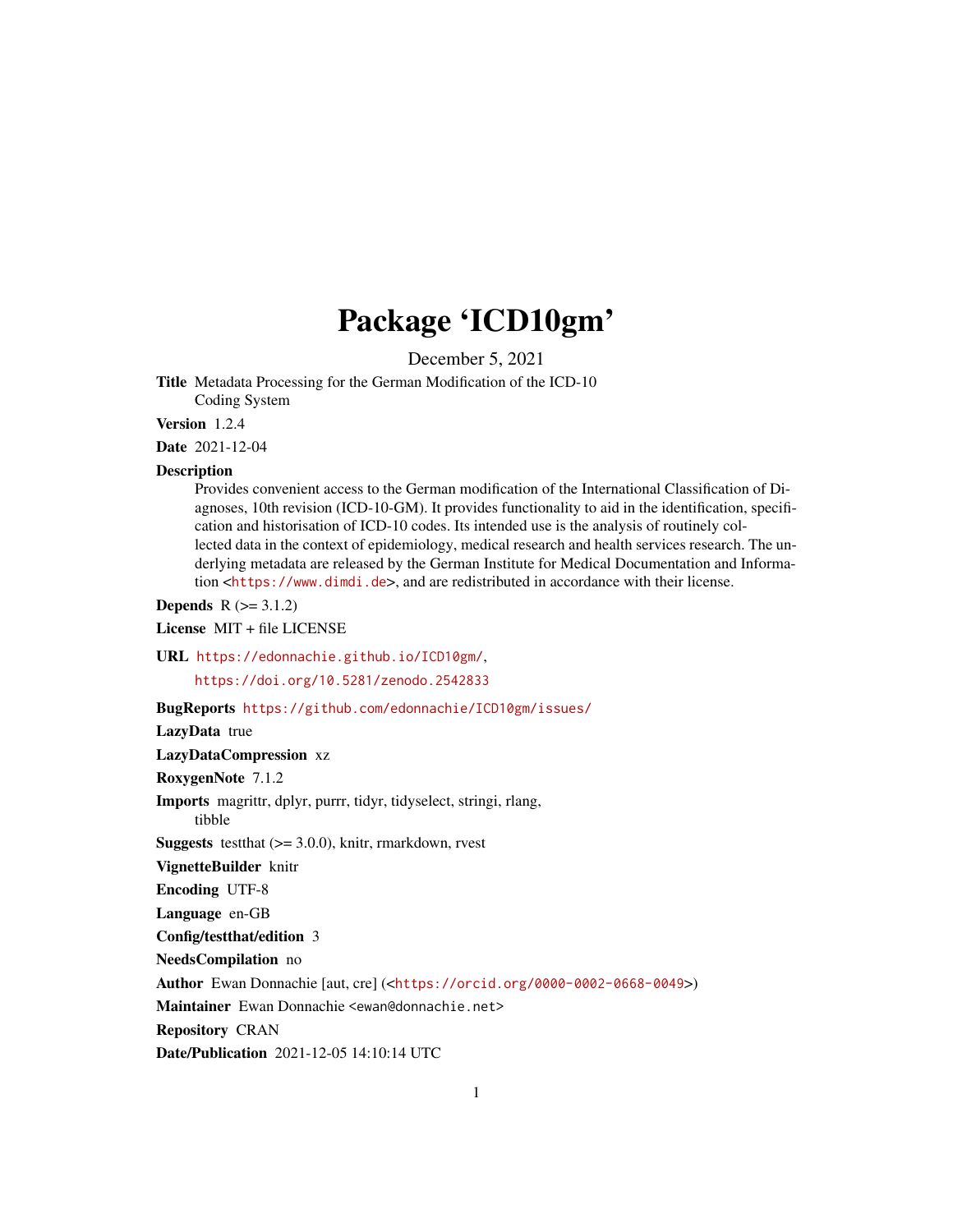### <span id="page-1-0"></span>R topics documented:

| Index | 16 |
|-------|----|

<span id="page-1-1"></span>charlson\_rcs *Charlson Comorbidities (Royal College of Surgeons)*

#### Description

Specification of the Charlson comorbidity index in the version of the Royal College of Surgeons (2010).

#### Usage

charlson\_rcs

#### Format

An object of class spec\_tbl\_df (inherits from tbl\_df, tbl, data.frame) with 124 rows and 2 columns.

#### Details

The specification can be expanded using the [icd\\_expand](#page-4-1) function to return all corresponding ICD-10-GM codes.

This table was created on the basis of the publication referenced below. It is provided as is with no guarantee of accuracy. Furthermore, the applicability of the codes in the context of the German ICD-10-GM is unclear.

Condition Disease entity

ICD\_SPEC Secification of the corresponding ICD-10 codes, suitable for input to [icd\\_expand](#page-4-1)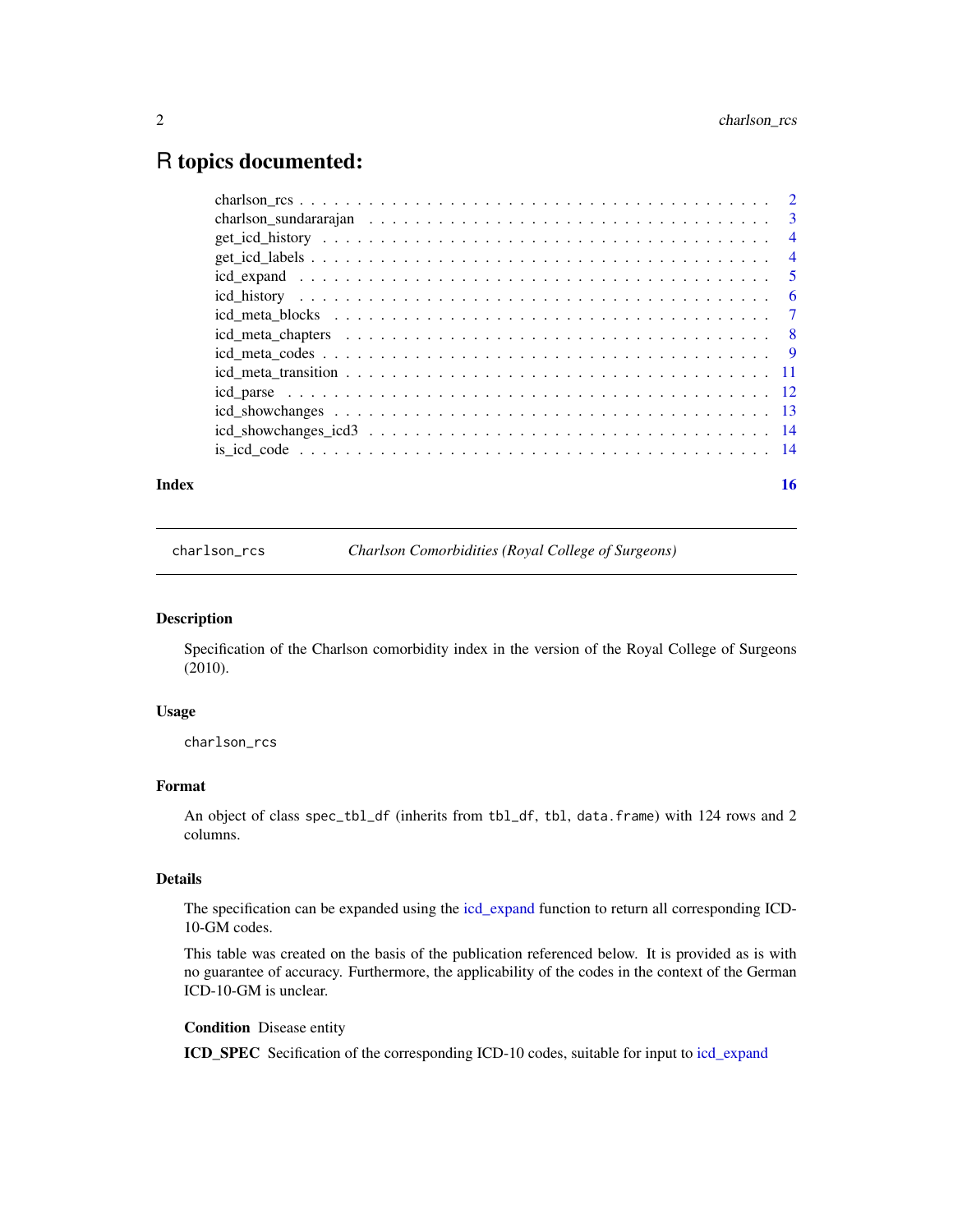#### <span id="page-2-0"></span>Source

doi: [10.1002/bjs.6930](https://doi.org/10.1002/bjs.6930)

#### See Also

Other Charlson: [charlson\\_sundararajan](#page-2-1)

<span id="page-2-1"></span>charlson\_sundararajan *Charlson Comorbidities (Sundararajan)*

#### Description

Specification of the Charlson comorbidity index in the version of Sunhararahan et al. (2004).

#### Usage

charlson\_sundararajan

#### Format

An object of class spec\_tbl\_df (inherits from tbl\_df, tbl, data.frame) with 17 rows and 3 columns.

#### Details

The specification can be expanded using the [icd\\_expand](#page-4-1) function to return all corresponding ICD-10-GM codes.

This table was created on the basis of the publication referenced below. It is provided as is with no guarantee of accuracy. Furthermore, the applicability of the codes in the context of the German ICD-10-GM is unclear.

Condition Disease entity

Weight Controbition of the disease entity towords the combined comorbidity index

ICD\_10\_AM Secification of the corresponding ICD-10 codes, suitable for input to [icd\\_expand](#page-4-1)

#### Source

doi: [10.1016/j.jclinepi.2004.03.012](https://doi.org/10.1016/j.jclinepi.2004.03.012)

#### See Also

Other Charlson: [charlson\\_rcs](#page-1-1)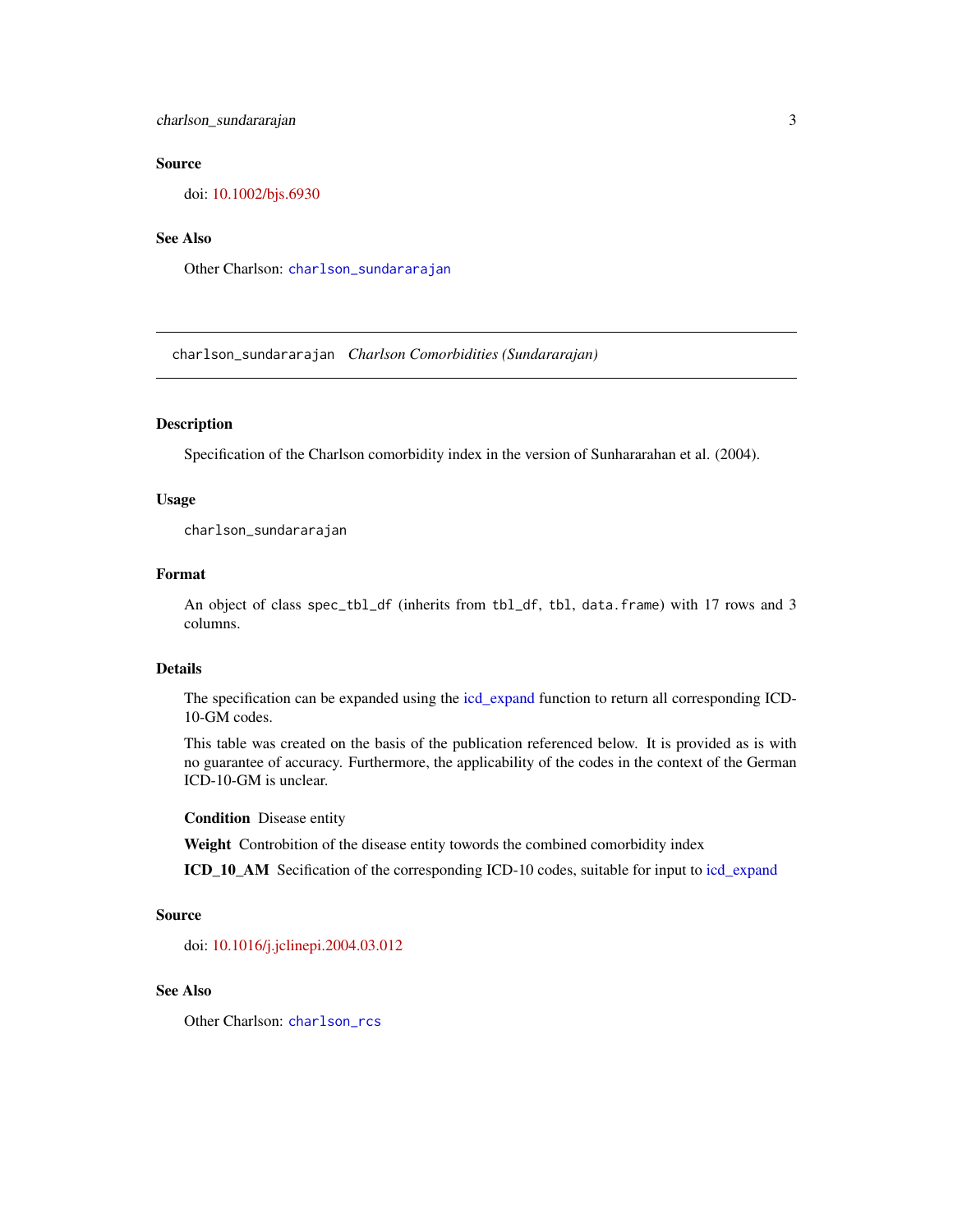<span id="page-3-0"></span>

#### Description

A utility function to query the [icd\\_meta\\_transition](#page-10-1) table.

#### Usage

get\_icd\_history(years = NULL, icd3 = NULL)

#### Arguments

| vears | Year or years to get (numeric or character vector)                              |
|-------|---------------------------------------------------------------------------------|
| icd3  | (optional) ICD codes to select (regular expression, matched exactly using grep) |

#### Details

Returns a data frame with ICD transition history, consisting of year, ICD code and label. Optional arguments allow selection of entries by year or ICD code. This is beneficial because the entire history is relatively large and rarely required in full.

#### Value

data.frame, see icd\_hist

#### Examples

get\_icd\_history(years = 2009:2010, icd3 = "K52")

get\_icd\_labels *Get or query ICD-10 labels*

#### Description

A utility function to get or query [icd\\_meta\\_codes,](#page-8-1) returning a limited selection of ICD-10 codes and labels.

#### Usage

```
get\_icd\_labels(year = NULL, icd3 = NULL, search = NULL, ...)
```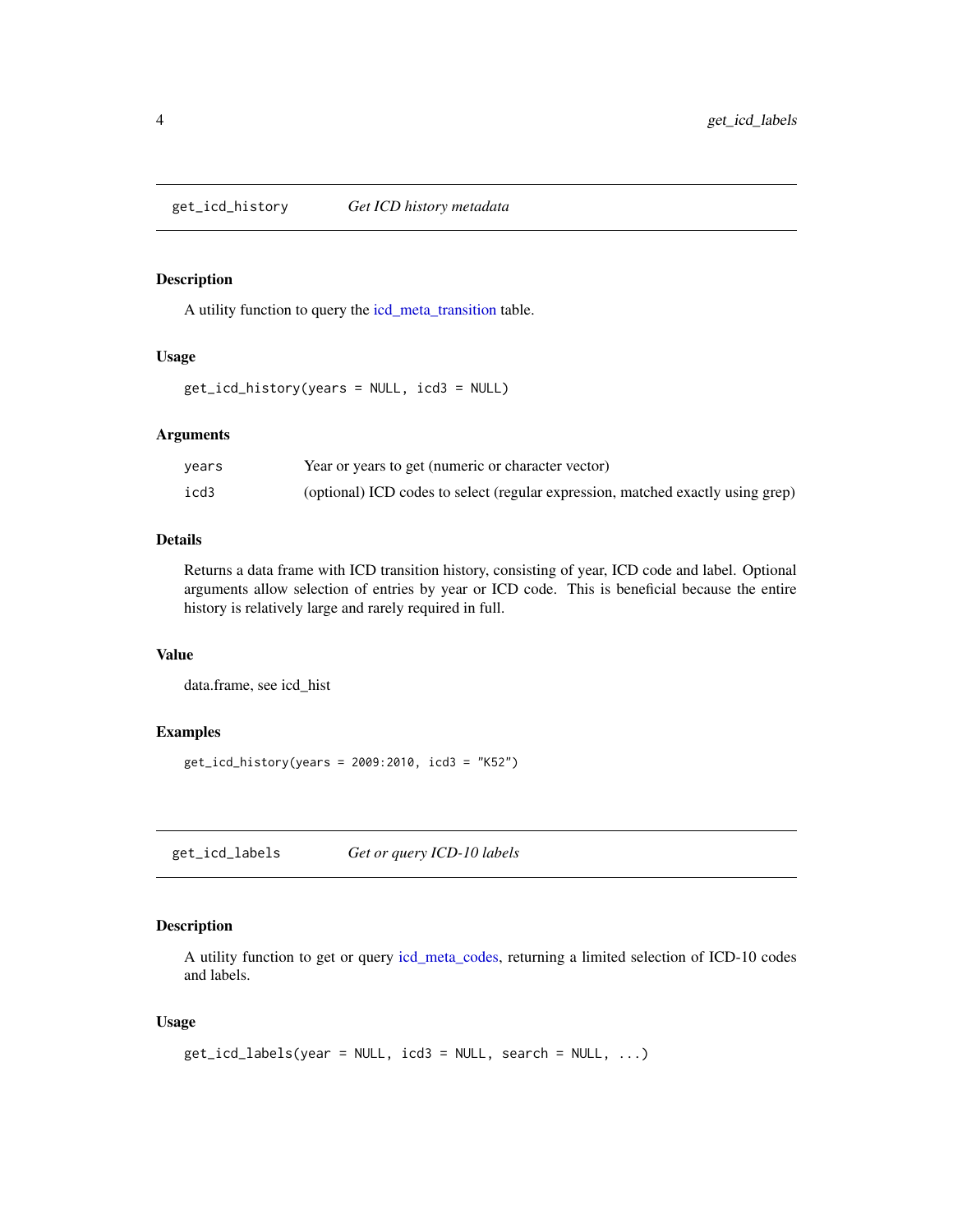#### <span id="page-4-0"></span>icd\_expand 5

#### Arguments

| year      | Year or years to get (numeric or character vector)                                 |
|-----------|------------------------------------------------------------------------------------|
| icd3      | A character vector of three-digit ICD-10 codes to select                           |
| search    | (optional) A string to search for in the label column using fuzzy matching (agrep) |
| $\ddotsc$ | (optional) Further arguments passed to agrep when searching with icd_label         |

#### Details

If an ICD code is provided as argument icd3, all corresponding codes and subcodes are returned. If a search term is provided, all codes are returned whose label matches the string approximately.

Returns a data frame with ICD metadata, consisting of year, ICD code and label. Optional arguments allow selection of entries by year, code or label. This is beneficial because the entire history is relatively large and rarely required in full.

#### Value

data.frame(year, icd3, icd\_code, icd\_normcode, icd\_sub, label), see icd\_labels

#### Examples

```
get_icd_labels(year = 2019, icd3 = "I25")
get_icd_labels(year = 2019, search = "Asthma")
```
<span id="page-4-1"></span>icd\_expand *Expand list of ICD codes to include all possible subcodes*

#### Description

The function icd\_expand takes a data.frame containing ICD codes and optional metadata as input. It returns a data.frame containing all ICD codes at or below the specified level of the hierarchy (e.g. the specification "E11" is expanded to include all three, four and five-digit codes beginning with E11).

#### Usage

```
icd_expand(
  icd_in,
  year,
  col\_icd = "ICD",col_meta = NULL,
  type = "strict",
  ignore_icd_errors = FALSE
)
```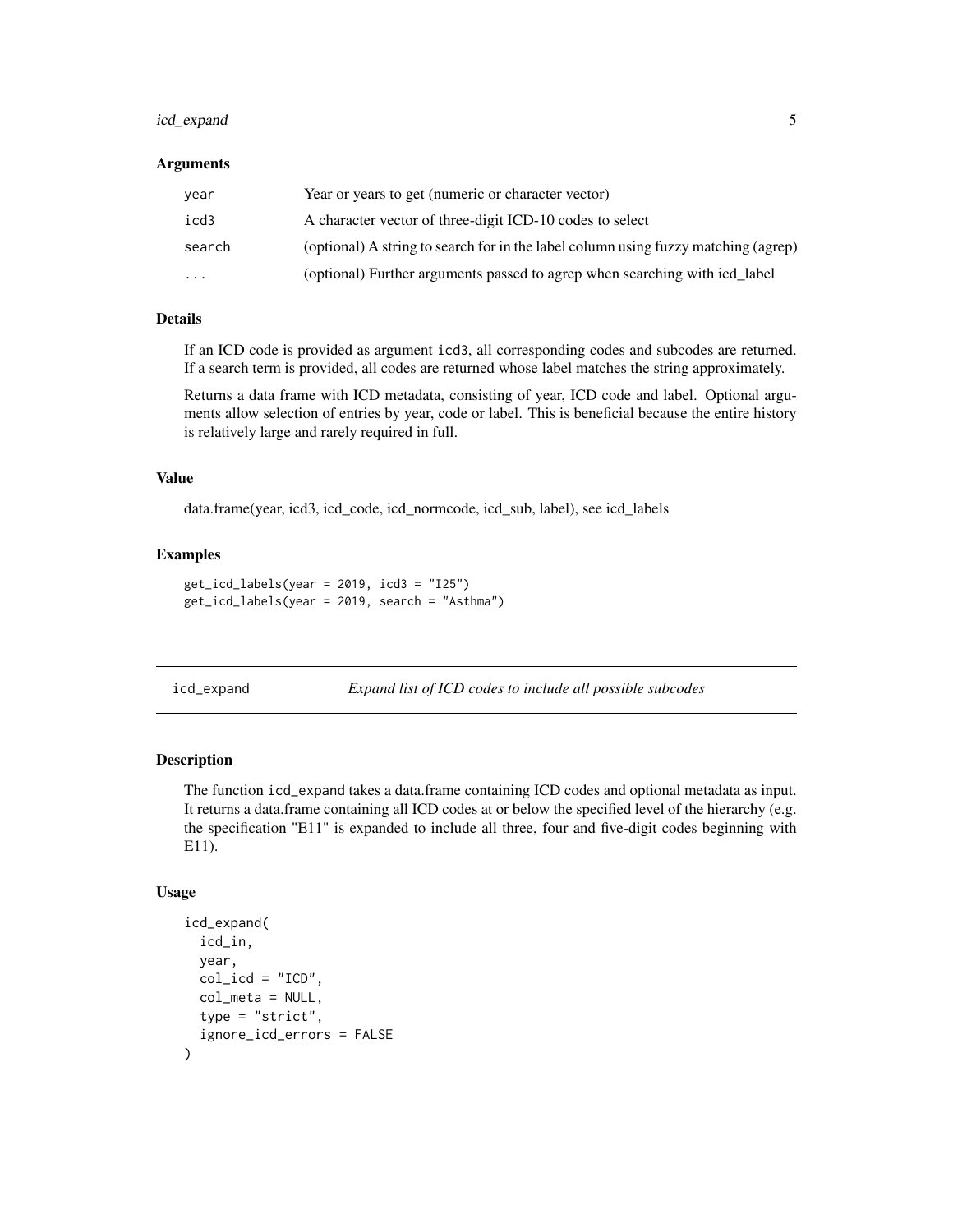#### <span id="page-5-0"></span>**Arguments**

| icd_in            | Data frame defining ICD codes of interest                                                                                                                                                                                                                                                                                                                                                                    |  |
|-------------------|--------------------------------------------------------------------------------------------------------------------------------------------------------------------------------------------------------------------------------------------------------------------------------------------------------------------------------------------------------------------------------------------------------------|--|
| vear              | ICD 10 version                                                                                                                                                                                                                                                                                                                                                                                               |  |
| col_icd           | Column of icd_in containing ICD codes (Default: ICD)                                                                                                                                                                                                                                                                                                                                                         |  |
| col_meta          | (Optional) Columns containing meta information to retain (e.g. Grouper, age or<br>other criteria for later use). If left NULL, only col_icd is retained.                                                                                                                                                                                                                                                     |  |
| type              | A character string determining how strictly matching should be performed, passed<br>to icd_parse. This must be one of "strict" (str contains a ICD code with no<br>extraneous characters), bounded (str contains an ICD code with a word bound-<br>ary on both sides) or weak (ICD codes are extracted even if they are contained<br>within a word, e.g. "E10Diabetes" would return "E10"). Default: strict. |  |
| ignore_icd_errors |                                                                                                                                                                                                                                                                                                                                                                                                              |  |
|                   | logical. Whether to ignore incorrectly specified input (potentially leading to<br>incomplete output) or stop if any ICD specification does not correspond to a<br>valid ICD code. Default: FALSE, stop on error.                                                                                                                                                                                             |  |

#### Value

data.frame with columns YEAR, ICD\_CODE, ICD\_COMPRESSED, ICD\_LABEL and, if specified, columns specified by col\_meta

#### See Also

[icd\\_history\(\)](#page-5-1) to historize the output

#### Examples

```
# Incomplete or non-terminal codes expand to the right.
# This is useful to specified code blocks in a compact manner
icd_meta \leftarrow data.frame(ICD = "R1")icd_expand(icd_meta, year = 2019)
# Optional metadata columns can be carried
```

```
# through with the specification
icd_meta <- data.frame(ICD = "M54", icd_label = "Back pain")
icd_expand(icd_meta, year = 2019, col_meta = "icd_label")
```
<span id="page-5-1"></span>icd\_history *Historize a list of ICD codes to cover the specified years*

#### Description

The function icd\_history takes the result of icd\_expand, specified for a particular year, and returns a data.frame containing all corresponding codes for the specified years (from 2003). To do this, it applies the ICD-10-GM transition tables to map codes between successive ICD-10-GM versions. Only automatic transitions are followed.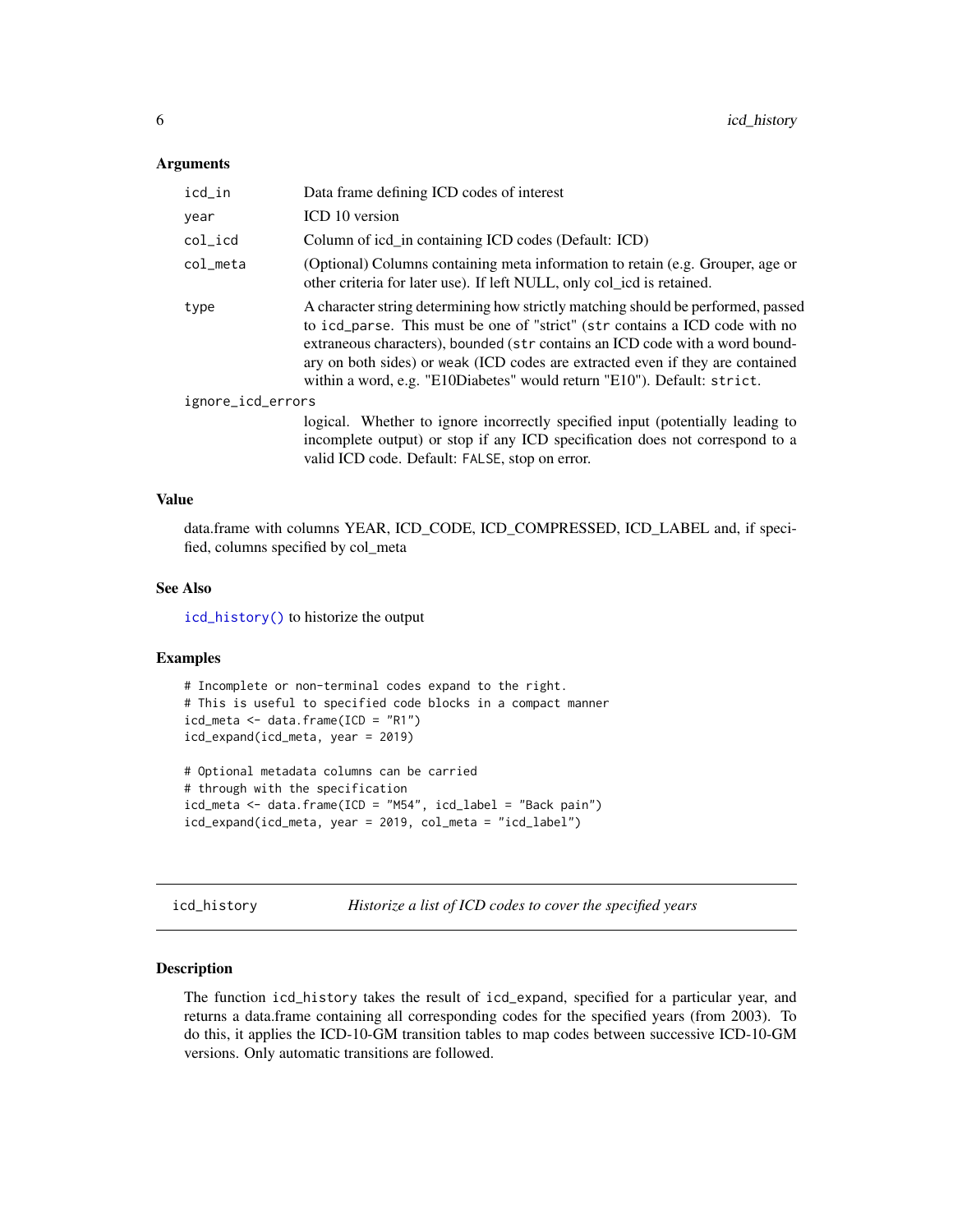#### <span id="page-6-0"></span>icd\_meta\_blocks 7

#### Usage

```
icd_history(icd_expand, years, custom_transitions = NULL)
```
#### **Arguments**

| icd_expand         | A data frame (e.g. as generated by the function icd_expand)                                                                        |  |
|--------------------|------------------------------------------------------------------------------------------------------------------------------------|--|
| vears              | Years to historize (e.g. 2005:2014)                                                                                                |  |
| custom_transitions |                                                                                                                                    |  |
|                    | (Optional) A data.frame containing custom transitions to complement the offi-<br>cial transitions provided by icd_meta_transition. |  |

#### Value

data.frame with columns YEAR, ICD\_CODE, ICD\_COMPRESSED, ICD\_LABEL and, if specified, DIAG\_GROUP #' @seealso [icd\\_expand\(\)](#page-4-1) to generate the necessary input

#### Examples

```
# Between 2018 and 2019, causalgia (G56.4) was reclassified
# under G90 as a complex regional pain syndrome
icd_meta \leftarrow data frame(ICD = "G56.4", ICD_LABEL = "Causalgia")icd_meta_expanded <- icd_expand(icd_meta, year = 2018, col_meta = "ICD_LABEL")
icd_history(icd_meta_expanded, years = 2018:2019)
```
<span id="page-6-1"></span>icd\_meta\_blocks *data.frame containing metadata for the ICD-10-GM code blocks*

#### **Description**

The ICD blocks (German: "Gruppen") constitute a level in the hierarchy between the chapters and the three-digit codes. The three-digit code are grouped in sequence to form 240 groups that represent similar aetiological diagnoses. Unlike some other grouper systems, the ICD blocks do not consider similar diagnoses from different chapters of the ICD classification, for example chronic pain coded as a unspecific symptom (R52.1) and as a somatoform disorder (F45.4).

#### Usage

```
icd_meta_blocks
```
#### Format

An object of class data. frame with 4570 rows and 6 columns.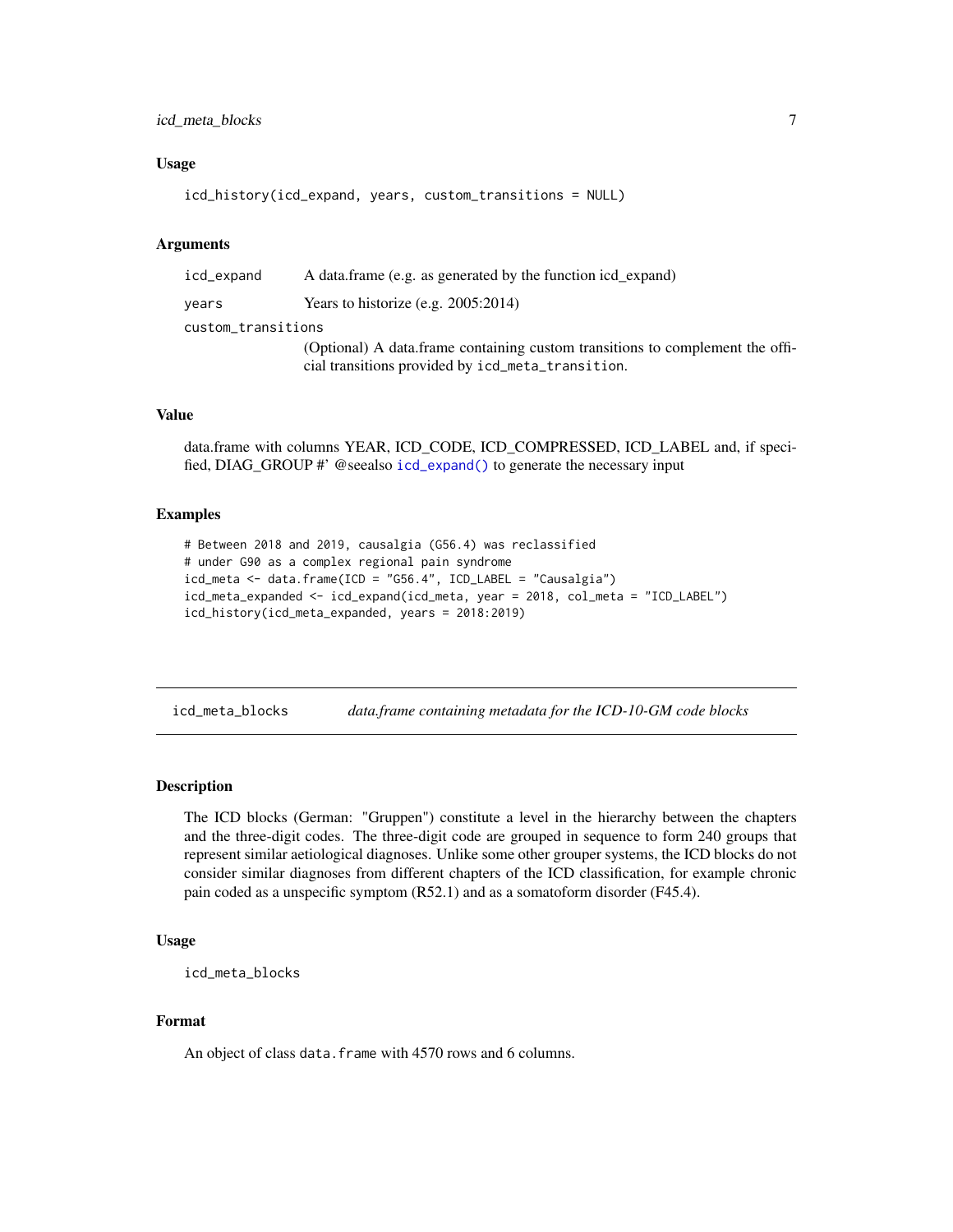#### Details

year Year of validity (from 2004) icd\_block\_first First three-digit ICD code in the block icd\_block\_last Last three-digit ICD code in the block chapter ICD-10 chapter to which the block belongs block\_label Label for the block block id Short label for the block in format "A00-A09"

#### Source

The source data was downloaded from the official download centre of the German Institute for Medical Documentation and Information (DIMDI). See also [https://www.dimdi.de/dynamic/](https://www.dimdi.de/dynamic/en/classifications/icd/icd-10-gm/tabular-list/structure/) [en/classifications/icd/icd-10-gm/tabular-list/structure/](https://www.dimdi.de/dynamic/en/classifications/icd/icd-10-gm/tabular-list/structure/)

#### See Also

Other ICD-10-GM metadata: [icd\\_meta\\_chapters](#page-7-1), [icd\\_meta\\_codes](#page-8-1), [icd\\_meta\\_transition](#page-10-1)

<span id="page-7-1"></span>icd\_meta\_chapters *data.frame containing metadata for the ICD-10-GM chapters*

#### Description

The ICD chapters group codes according to their aetiology.

#### Usage

icd\_meta\_chapters

#### Format

An object of class data.frame with 418 rows and 4 columns.

#### Details

year Year of validity (from 2004)

chapter Chapter number (arabic numerals)

chapter\_roman Chapter number (Roman numerals)

chapter\_label Label for the chapter

#### Source

The source data was downloaded from the official download centre of the German Institute for Medical Documentation and Information (DIMDI). See also [https://www.dimdi.de/dynamic/](https://www.dimdi.de/dynamic/en/classifications/icd/icd-10-gm/tabular-list/structure/) [en/classifications/icd/icd-10-gm/tabular-list/structure/](https://www.dimdi.de/dynamic/en/classifications/icd/icd-10-gm/tabular-list/structure/)

<span id="page-7-0"></span>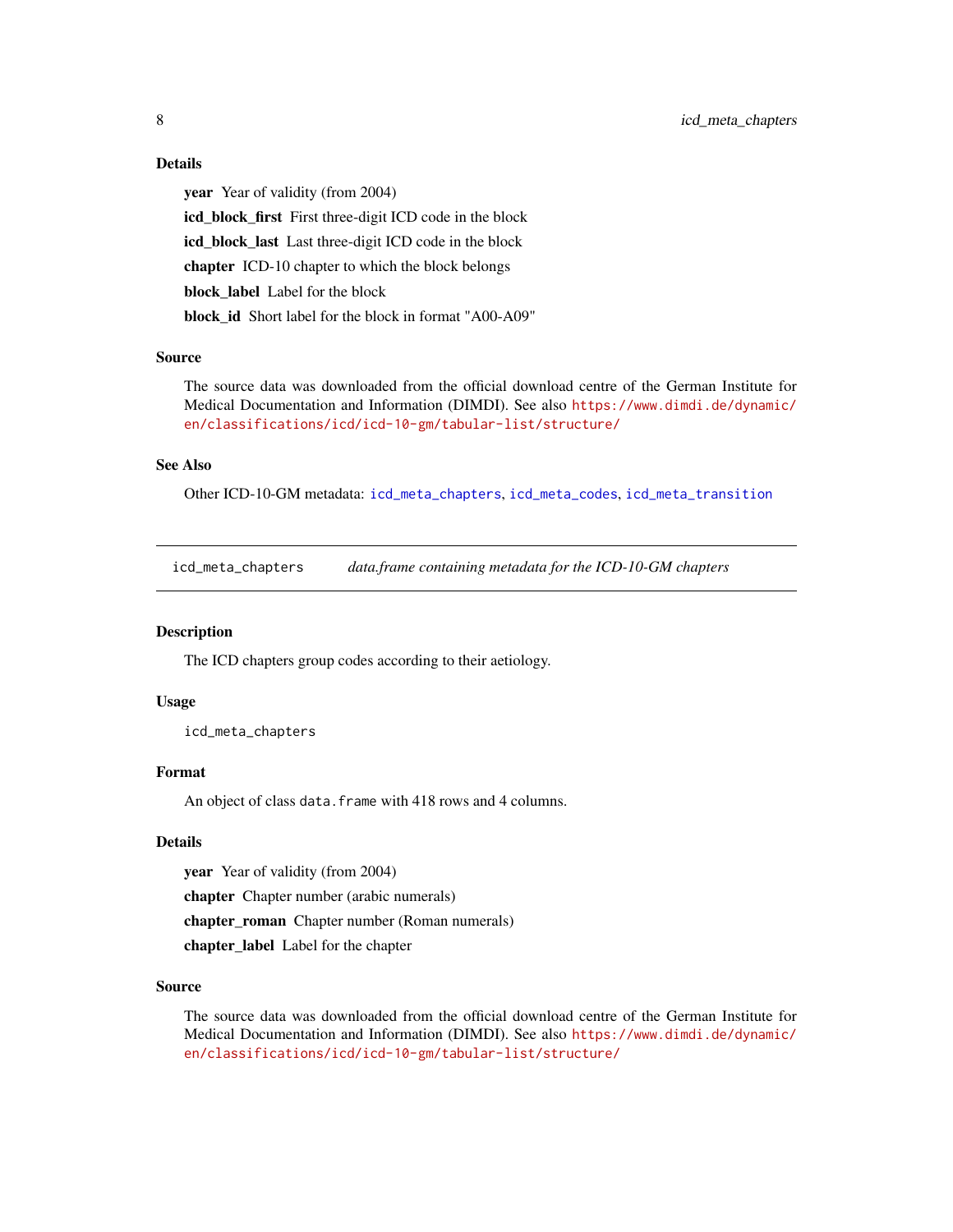#### <span id="page-8-0"></span>See Also

Other ICD-10-GM metadata: [icd\\_meta\\_blocks](#page-6-1), [icd\\_meta\\_codes](#page-8-1), [icd\\_meta\\_transition](#page-10-1)

<span id="page-8-1"></span>icd\_meta\_codes *data.frame containing metadata for all ICD-10-GM codes*

#### **Description**

DIMDI provide a CSV file with metadata on all valid codes. This table is read in with only minor modifications to facilitate changes between versions.

#### Usage

icd\_meta\_codes

#### Format

A data.frame containing the following variables:

year Year of validity (from 2004)

level Level of the hierarchy (3, 4 or 5 digits)

terminal Whether the code is a terminal code (i.e. with no further subcodes) (T: yes; N: no)

- subcode\_type Whether the subcode is pre- or postcombinated (X: precombinated; S: postcombinated). Precombinated codes are listed directly under the three-digit ICD code, whereas postcombinated codes are lists of possible values for the fourth and fifth digits that are not specific to the particular code (e.g. the group E10-E14 shares a common list of postcombinated fourth and fifth digits)
- chapter\_nr Chapter number (arabic digits 1-22)

icd\_block\_first First code in the respective ICD block, can be used to join with the table ICD10gm::icd\_meta\_blocks

- icd\_code Full icd code (up to 7 characters) with all symbols except the "dagger" (for aetiological codes that can be combined with an "asterisk" code to denote the manifestation)
- icd\_normcode The ICD "normcode", consisting of up to 6 characters and without all symbols except the period (e.g. E11.30)
- icd\_sub Complete ICD code without any symbols or punctuation, consisting of up to 5 characters (e.g. E1130)
- label ICD label for the complete code.
- label\_icd3 ICD label for the three-digit ICD code.
- label\_icd4 ICD label for fourth digit of the ICD code.
- label\_icd5 ICD label for the fifth digit of the ICD code.
- usage\_295 Usage of the code in the ambulatory sector (Paragraph 295 SGB V) (P: primary code; O: only as a "star" code in conjunction with a "dagger" code for aetiology; Z: only an optional "!" code in conjunction with a primary code; V: not to be used for coding)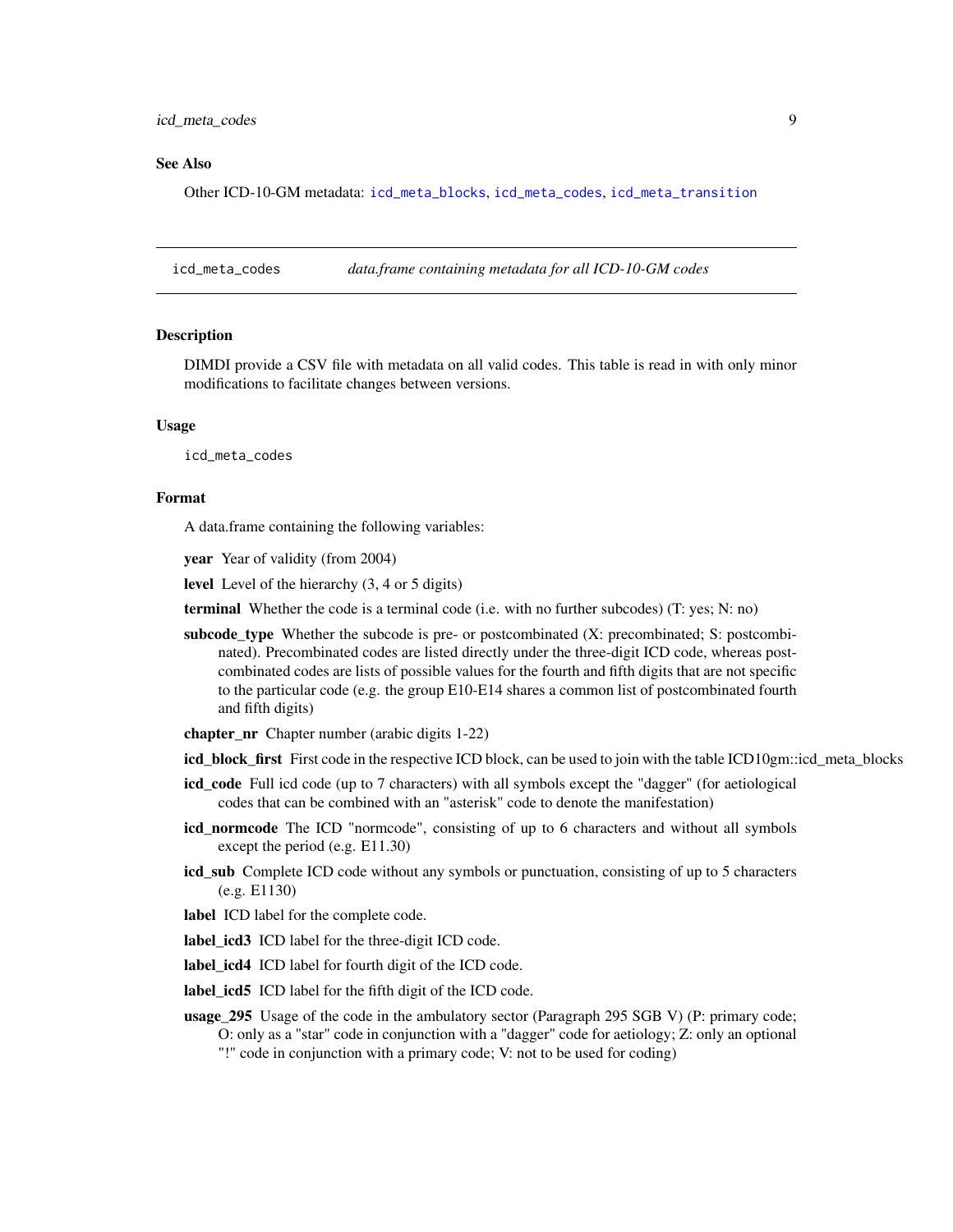- usage\_301 Usage of the code in the stationary (hospital) sector (Paragraph 301 SGB V) (P: primary code; O: only as a "star" code in conjunction with a "dagger" code for aetiology; Z: only an optional "!" code in conjunction with a primary code; V: not to be used for coding)
- mort list1 Key to join with the WHO mortality list 1
- mort list<sup>2</sup> Key to join with the WHO mortality list 2
- mort list3 Key to join with the WHO mortality list 3
- mort\_list4 Key to join with the WHO mortality list 4
- morb\_list Key to join with the WHO morbidity list
- **gender specific** Whether the diagnosis is gender specific (M: male; W: female; 9: Not gender specific)
- **gender error type** Type of error implied by the field gender\_specific (9: irrelevant; K: possible error)
- age\_min Minimum age for which the diagnosis is plausible (T001: from one day; Y005: from five years)
- age\_max Maximum age for which the diagnosis is plausible (T010: up to 10 days; Y005: up to five years)
- age\_error\_type Type of error resulting from implausible age (9: irrelevant; M: always an error ("Muss-Fehler"); K: possible error ("Kann-Fehler"))
- rare\_in\_central\_europe Indicates whether the diagnosis is rare in Central Europe (J: yes; N: no)
- code\_with\_content Indicates whether the code has content associated with it (J: yes; N: no, leads to an error)
- notifiable Indicates whether the diagnosis is notifiable in Germany (J: yes; N: no)
- notifiable lab Indicates whether the diagnosis is notifiable for laboratories in Germany  $(J: yes; N: ...)$ no)

#### Details

This metadata is not suitable for operative coding and does not include all relevant information concerning the codes. For example, the file contains neither the inclusion and exclusion notes nor the detailed definitions (where present, mainly in Chapter V). DIMDI provide additional reference material for operative coding and detailed research.

The block U00-U49 contains reserved codes that can be allocated quickly for the documentation of new diseases or epidemiological phenomena. Such usage is allowed only when mandated by DIMDI. In particular, the codes may not be utilised on the initiative of other parties, for example, for clinical trials or contractual purposes. Notable uses of the reserved codes are for the Zika and COVID-19 viruses. These are included in the DIMDI online documentation, but not in the download files. They are therefore added manually to this data set as documented in the [package source.](https://github.com/edonnachie/ICD10gm/blob/master/data-raw/additions/icd_meta_codes_additions.json)

Die Schlüsselnummern U05.0-U05.9 dieser Kategorie sollen ein schnelles Reagieren auf aktuelle epidemiologische Phänomene ermöglichen. Sie dürfen nur zusätzlich benutzt werden, um einen anderenorts klassifizierten Zustand besonders zu kennzeichnen. Die Schlüsselnummern dieser Kategorie dürfen nur über das Deutsche Institut für Medizinische Dokumentation und Information (DIMDI) mit Inhalten belegt werden; eine Anwendung für andere Zwecke ist nicht erlaubt. DIMDI wird den Anwendungszeitraum solcher Schlüsselnummern bei Bedarf bekannt geben.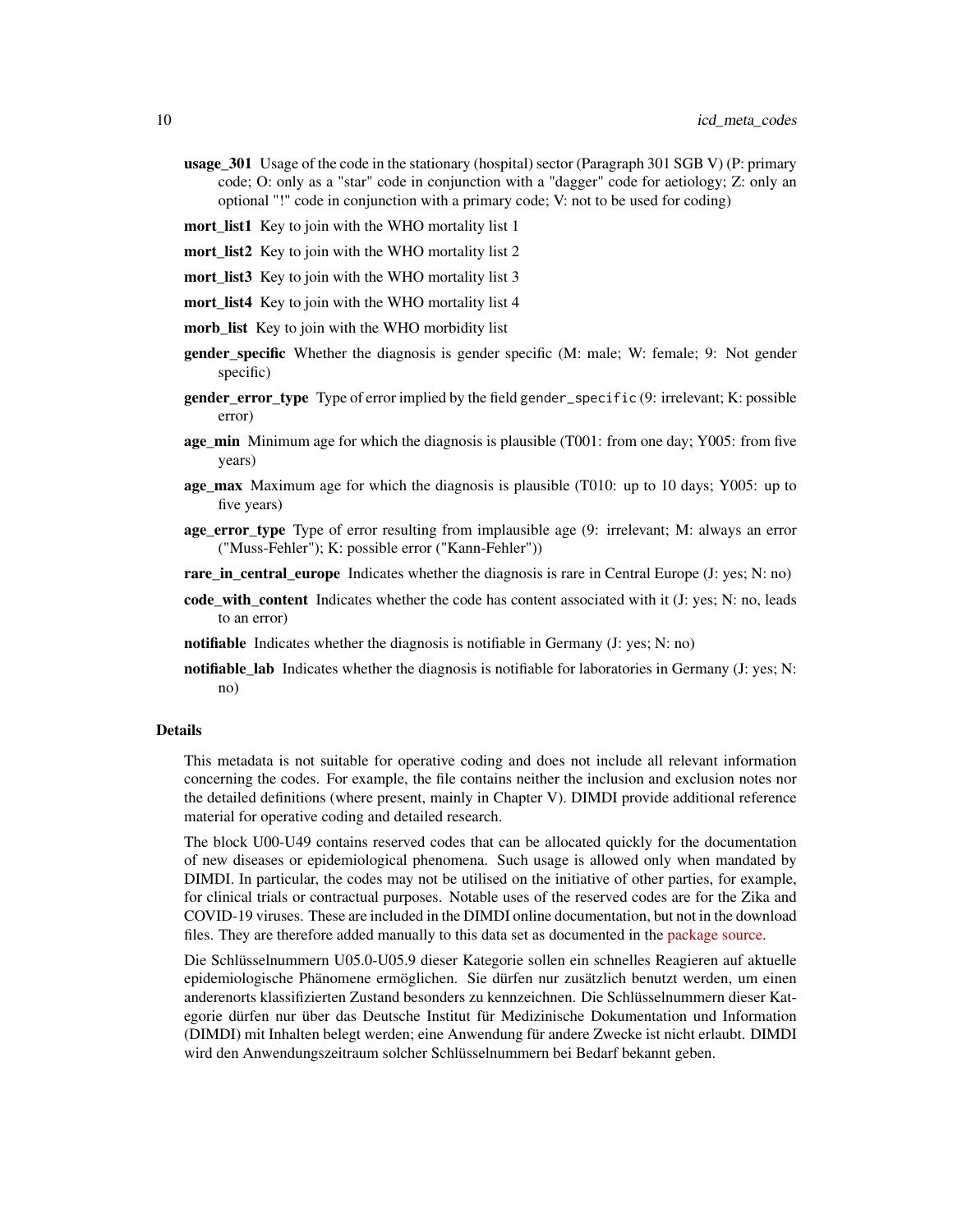#### <span id="page-10-0"></span>Source

The source data was downloaded from the official download centre of the German Institute for Medical Documentation and Information (DIMDI). See also [https://www.dimdi.de/dynamic/](https://www.dimdi.de/dynamic/en/classifications/icd/icd-10-gm/tabular-list/#metadata) [en/classifications/icd/icd-10-gm/tabular-list/#metadata](https://www.dimdi.de/dynamic/en/classifications/icd/icd-10-gm/tabular-list/#metadata)

#### See Also

Other ICD-10-GM metadata: [icd\\_meta\\_blocks](#page-6-1), [icd\\_meta\\_chapters](#page-7-1), [icd\\_meta\\_transition](#page-10-1)

<span id="page-10-1"></span>icd\_meta\_transition *data.frame detailling the changes in ICD-10-GM codes between versions*

#### Description

A data.frame providing old and new ICD codes (identical if no changes) and information as to whether the transition is automatic when transitioning forwards or backwards

#### Usage

icd\_meta\_transition

#### Format

An object of class data. frame with 243043 rows and 12 columns.

#### Details

year\_from Year of validity of the old code (from 2004)

year to Year of validity of the new code (from 2005)

icd\_from Old ICD code

icd to New ICD code

- automatic forward Whether the transition is automatic in the forward direction (i.e. the old code can always be converted to the new code). (A: automatic, otherwise NA)
- automatic\_backward Whether the transition is automatic in the forward direction (i.e. the new code can always be converted to the old code) (A: automatic, otherwise NA)

change\_5 Whether the change relates to the fifth digit of the ICD-10 code (TRUE/FALSE).

change\_4 Whether the change relates to the fourth digit of the ICD-10 code (TRUE/FALSE).

change\_3 Whether the change relates to the three-digit ICD-10 code (TRUE/FALSE).

icd3 The first three digits of icd\_from.

icd\_chapter The first character of icd\_from (i.e. the letter denoting the chapter).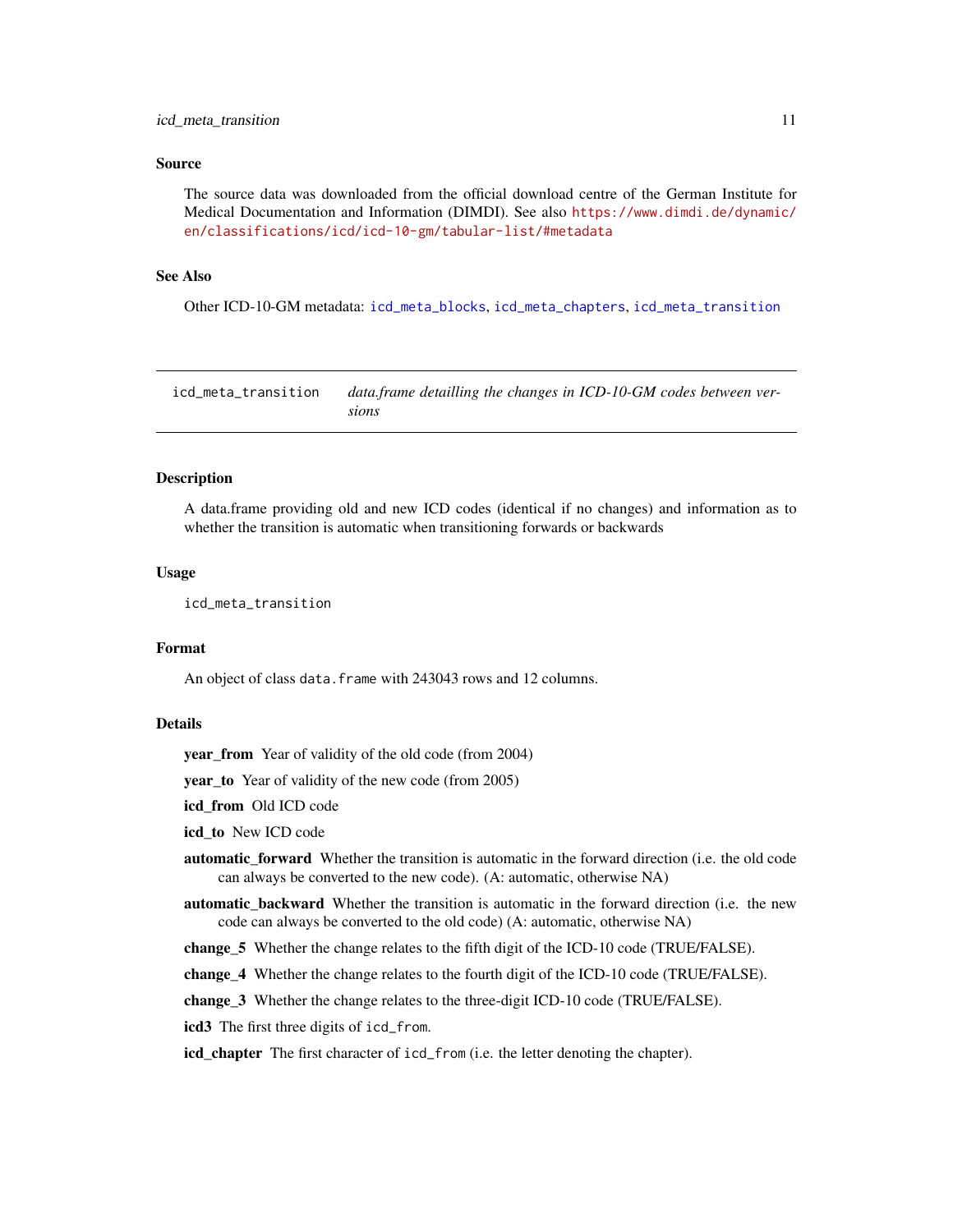#### <span id="page-11-0"></span>Source

The source data was downloaded from the official download centre of the German Institute for Medical Documentation and Information (DIMDI). See also [https://www.dimdi.de/dynamic/](https://www.dimdi.de/dynamic/en/classifications/icd/icd-10-gm/tabular-list/#crosswalks) [en/classifications/icd/icd-10-gm/tabular-list/#crosswalks](https://www.dimdi.de/dynamic/en/classifications/icd/icd-10-gm/tabular-list/#crosswalks)

#### See Also

Other ICD-10-GM metadata: [icd\\_meta\\_blocks](#page-6-1), [icd\\_meta\\_chapters](#page-7-1), [icd\\_meta\\_codes](#page-8-1)

<span id="page-11-1"></span>

icd\_parse *Extract all ICD codes from a character vector*

#### Description

An ICD code consists of, at a minimum, a three digit ICD-10 code (i.e. one upper-case letter followed by two digits). This may optionally be followed by a two digit subcode, selected punctuation symbols (cross "\*", dagger "U2020" or exclamation mark "!"). Both the period separating the three-digit code from the subcode, and the hyphen indicating an "incomplete" subcode, are optional. Finally, in the ambulatory system, an additional letter G, V, Z or A may be appended to signify the status ("security") of the diagnosis.

#### Usage

icd\_parse(str, type = "bounded", bind\_rows = TRUE)

#### Arguments

| str       | Character vector from which to extract all ICD codes                                                                                                                                                                                                                                                                                                                                   |
|-----------|----------------------------------------------------------------------------------------------------------------------------------------------------------------------------------------------------------------------------------------------------------------------------------------------------------------------------------------------------------------------------------------|
| type      | A character string determining how strictly matching should be performed. This<br>must be one of "strict" (str contains a ICD code with no extraneous characters),<br>bounded (str contains an ICD code with a word boundary on both sides) or<br>weak (ICD codes are extracted even if they are contained within a word, e.g.<br>"E10Diabetes" would return "E10"). Default: bounded. |
| bind_rows | logical. Whether to convert the matrix output of stirngi::stri_match_all to<br>a data.frame, with additional icd_sub to uniquely represent the code and allow<br>lookup of the code                                                                                                                                                                                                    |

#### Details

By default, the function returns a data.frame containing the matched codes and the standardised three digit code (icd3), subcode (icd\_subcode), normcode (icd\_norm) and code without period (icd\_sub).

If bind\_rows = FALSE, the list output of stringi::stri\_match\_all\_regex is returned. This is particularly useful to retrieve the matches from each element of the str vector separately.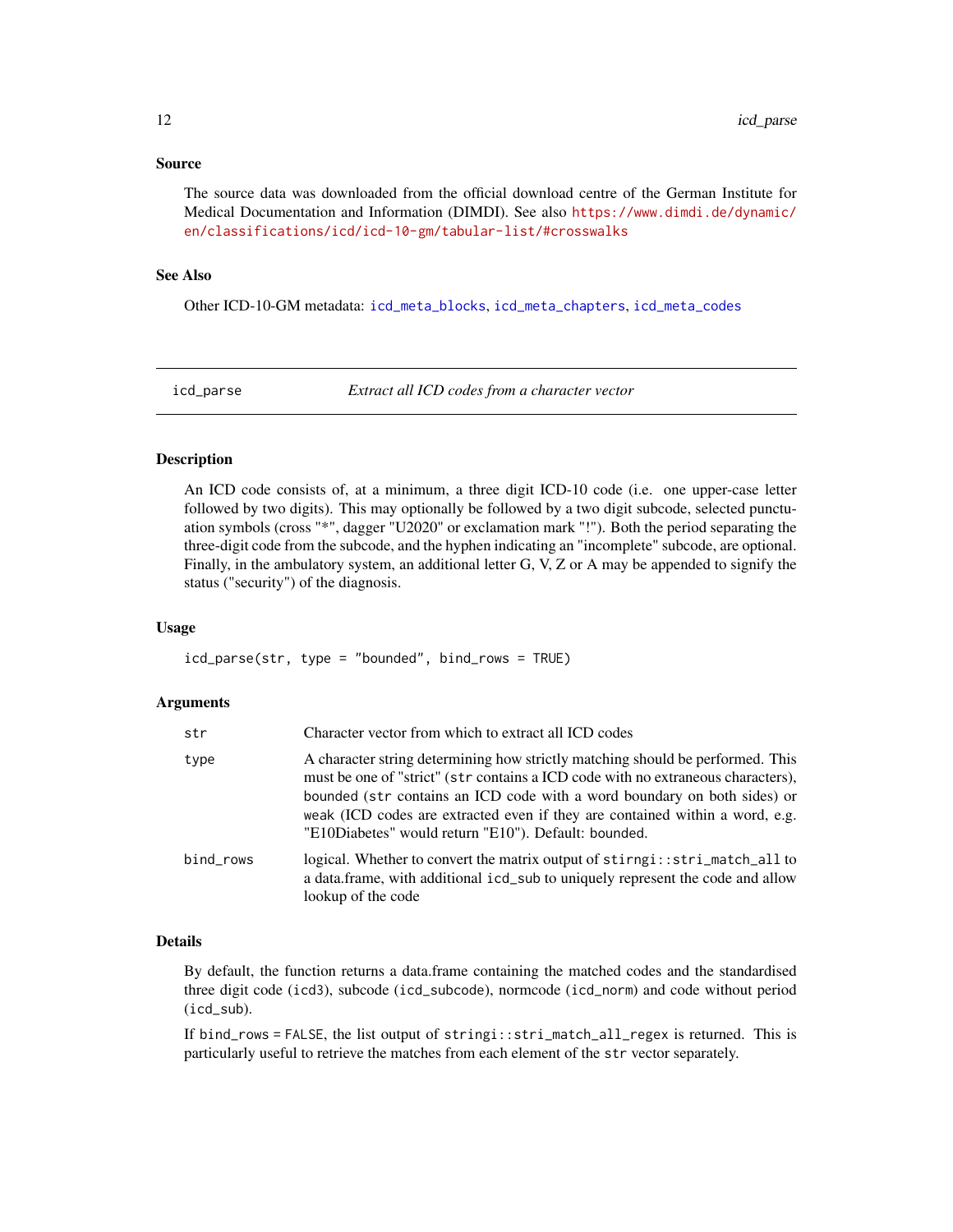<span id="page-12-0"></span>icd\_showchanges 13

#### Value

data.frame (if bind\_rows = TRUE) or matrix

#### See Also

[is\\_icd\\_code\(\)](#page-13-1)

#### Examples

```
icd_parse("E11.7")
icd_parse("Depression: F32")
icd_parse(c(
 "Backpain (M54.9) is one of the most common diagnoses in primary care",
 "Codes for chronic pain include R52.1 and F45.4"
 ))
```
<span id="page-12-1"></span>icd\_showchanges *Show historical changes to selected ICD-10-GM codes*

#### Description

Show all changes in ICD history relating to the 3-digit codes contained in the data.frame icd\_in. The output of icd\_expand can be passed directly to this function to display relevant changes.

#### Usage

```
icd_showchanges(icd_in, years = NULL)
```
#### Arguments

| icd_in | Data frame created by icd_expand(), containing codes to check                  |
|--------|--------------------------------------------------------------------------------|
| vears  | Years to check, corresponding to the variable year_from in icd_meta_transition |

#### Value

data.frame, as icd\_meta\_transition, with labels icd\_from\_label and icd\_to\_label

#### See Also

[icd\\_showchanges\\_icd3\(\)](#page-13-2) to provide one or more three-digit codes as input

#### Examples

```
dat_icd <- icd_expand(
   data.frame(ICD_SPEC = c("K52.9")),
   col_icd = "ICD_SPEC",
  year = 2019)
icd_showchanges(dat_icd)
```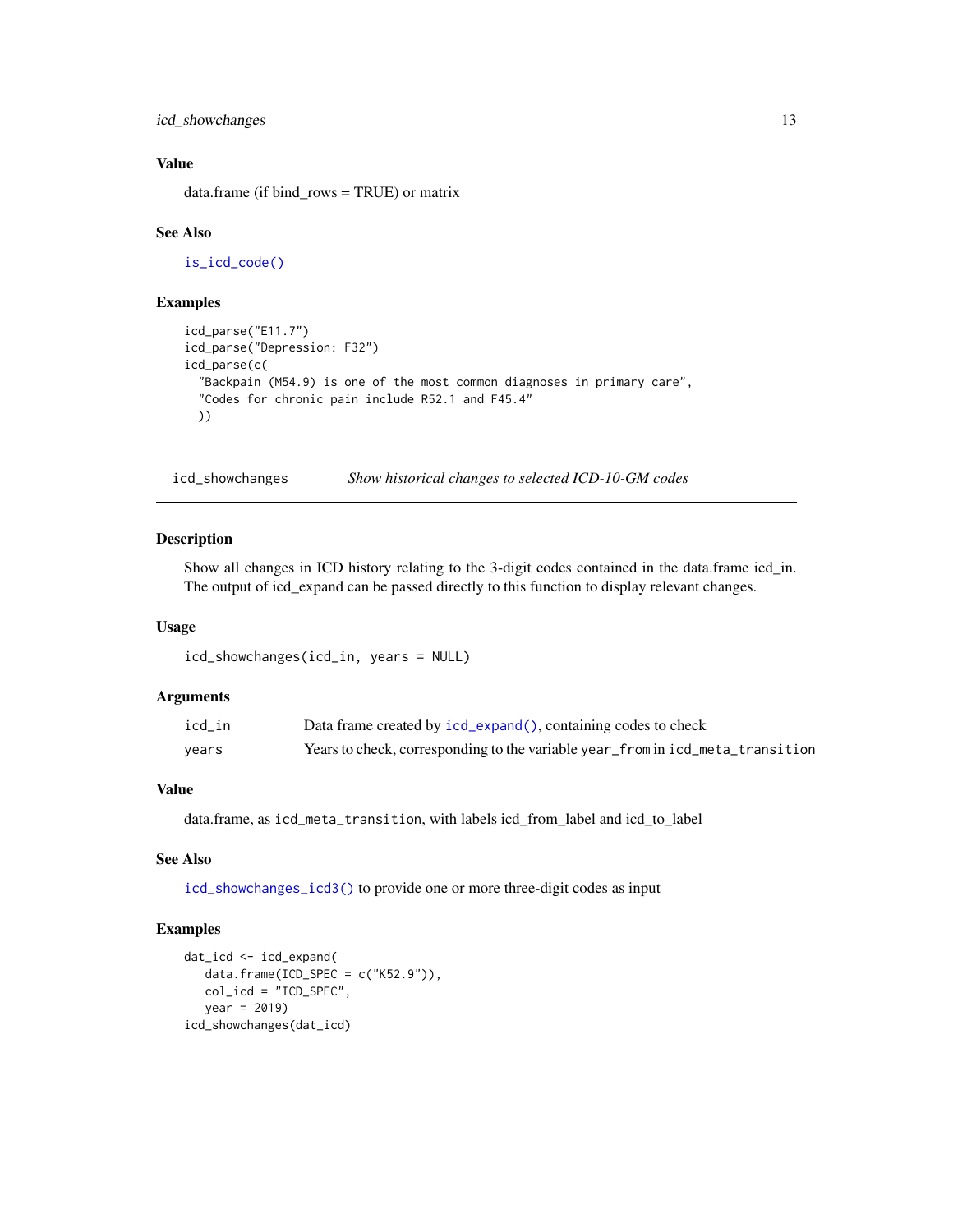<span id="page-13-2"></span><span id="page-13-0"></span>icd\_showchanges\_icd3 *Show historical changes to selected three-digit ICD-10-GM codes*

#### Description

Show all changes in ICD history relating to the 3-digit codes contained in a given vector icd

#### Usage

```
icd_showchanges_icd3(icd3)
```
#### Arguments

icd3 Vector of three-digit ICD codes

#### Value

data.frame with columns YEAR, ICD\_CODE, ICD\_LABEL and, if specified, DIAG\_GROUP

#### See Also

[icd\\_showchanges\(\)](#page-12-1) if the input has been generated by [icd\\_expand\(\)](#page-4-1)

#### Examples

```
icd_showchanges_icd3("A09")
```
<span id="page-13-1"></span>is\_icd\_code *Test whether a string is a valid ICD code*

#### Description

An ICD code consists of, at a minimum, a three digit ICD-10 code (i.e. one upper-case letter followed by two digits). This may optionally be followed by a two digit subcode, selected punctuation symbols (cross "\*", dagger "U2020" or exclamation mark "!"). Both the period separating the three-digit code from the subcode, and the hyphen indicating an "incomplete" subcode, are optional. Finally, in the ambulatory system, an additional letter G, V, Z or A may be appended to signify the status ("security") of the diagnosis.

#### Usage

is\_icd\_code(str, year = NULL, parse = TRUE)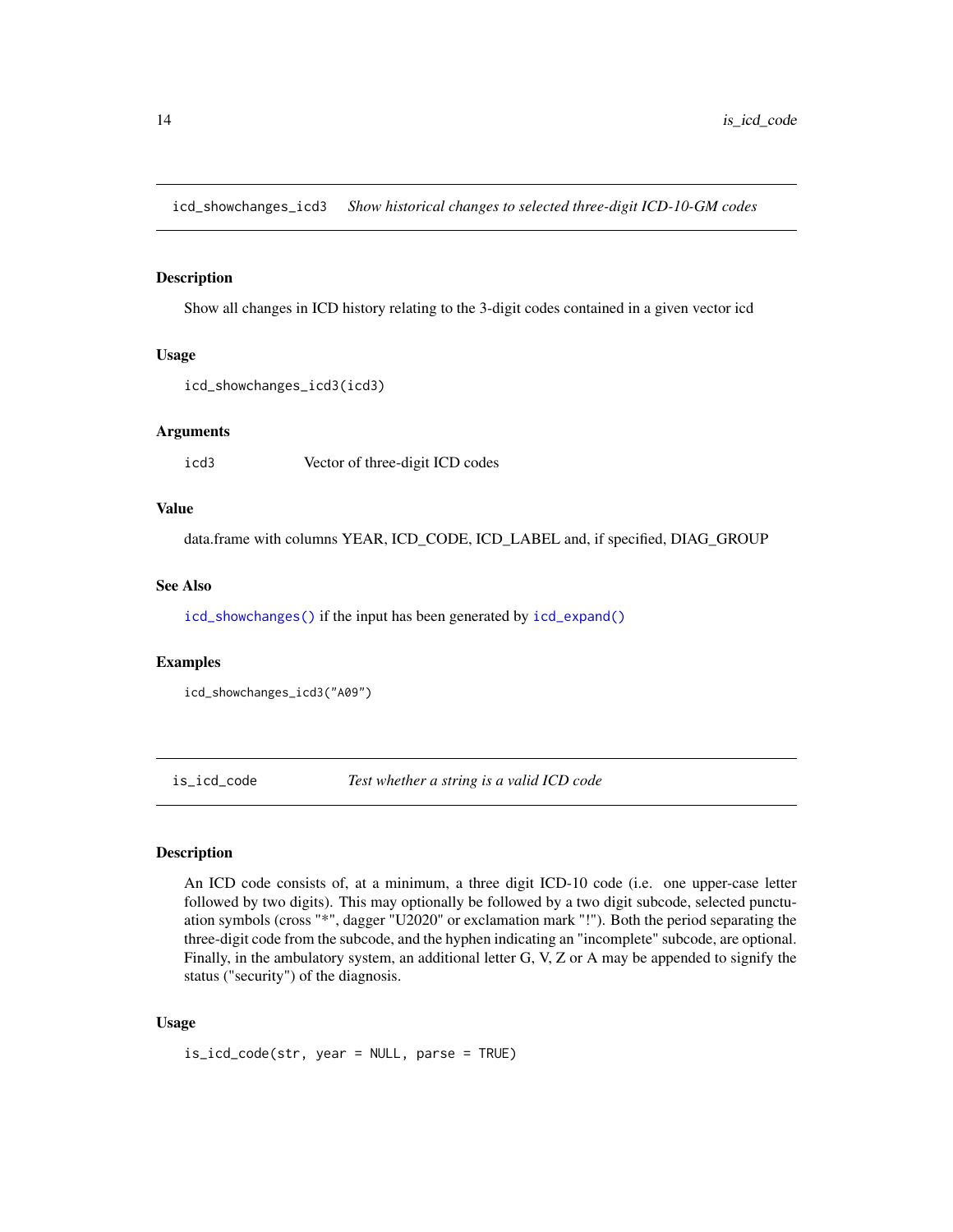#### <span id="page-14-0"></span>is\_icd\_code 15

#### Arguments

| str   | Character vector to be tested                                                                                                                                                                           |
|-------|---------------------------------------------------------------------------------------------------------------------------------------------------------------------------------------------------------|
| year  | Year for which to test whether the specification is a valid code. Default: NULL<br>(test whether str matches a code from any year since 2003)                                                           |
| parse | logical. Whether to first parse the input str using icd_parse (Default: TRUE).<br>If FALSE, assumes that str is already formatted as icd_sub (i.e. without sepa-<br>rating period or other punctuation) |

#### Value

Logical vector the same length as the character input

#### See Also

[icd\\_parse\(\)](#page-11-1)

### Examples

```
is_icd_code("A09.9")
is_icd_code("A099")
is_icd_code("A09.9-")
```
is\_icd\_code("AA9")

```
# The following code is syntactically correct but
# has never been in use
is_icd_code("E15.9")
```